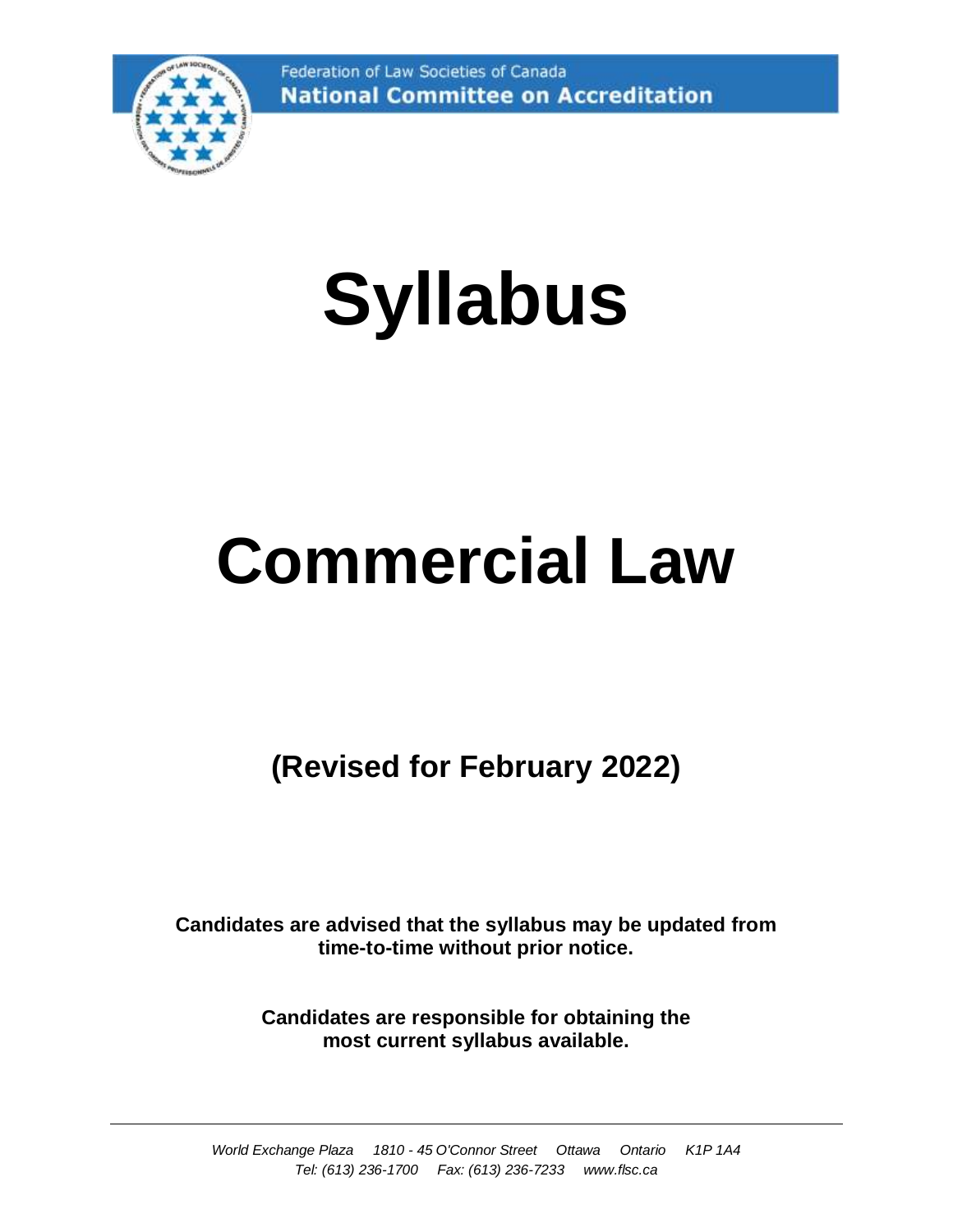

### **Commercial Law**

#### **PART I: Secured Transactions**

#### **1. Background to** *Personal Property Security Act* **("P.P.S.A.")**

See: Secured Transactions in Personal Property, Cases, Texts and Materials, **seventh edition** (2018) by Anthony Duggan (hereafter "**Duggan**"), Emond Montgomery publishers.

**Note to students**: *This textbook does not cover those portions of this Commercial Law course that involve the sale of goods, and penalties/liquidated damages.* 

The Personal Property Security Act, R.S.O. 1990, cP10 (hereafter "**P.P.S.A.**"), including amendments from S.O. 2006, chap. 34, Schedule "E"

Personal Property Security Regulations, R.Reg.O. 1990, Reg. 912 (am. O. Reg 76/92)

See: Duggan at p. 1-6; 22-24; 29-30; and 33-34

#### **2. Application of P.P.S.A.**

- **a)** Conditional Sale Agreements and Chattel Mortgages
	- Duggan at p. 672 676 (precedent of a conditional sale agreement)
	- Duggan at p. 670 671 (precedent of a chattel mortgage)
	- Duggan at  $p. 6 8$ ; and  $13 14$
	- *National Trailer Convoy of Canada v. Bank of Montreal* (1980), 10 B.L.R. 196 (Ont. H.C.)
	- Joseph Group of Companies v. Pickles Tents and Awnings Ltd (1981), 127 D.L.R. (3d) 176 (Man. C.A.)
- **b)** Accounts s. 1(1) P.P.S.A.
	- Grosvenor Park Media v. Arc Productions 2020 ONSC 5651 (Ont. S.C.)
- **c)** Consignments s. 2(a) P.P.S.A.
	- Duggan at p. 77
	- Re Toyerama (1980), 34 C.B.R. (N.S.) 153 (Ont. S.C.)
	- Re Stephanians Persian Carpets (1980), 34 C.B.R. (N.S.) 35 (Ont. S.C.)
	- Newcourt Credit Group v. G.A. Finance (1998), 13 P.P.S.A.C.(2d) 372 (Ont. Gen. Div.)
	- B. COLBURN, "Consignment Sales and the P.P.S.A." (1981-82), 6 Can. Bus. L.J. 40 at 62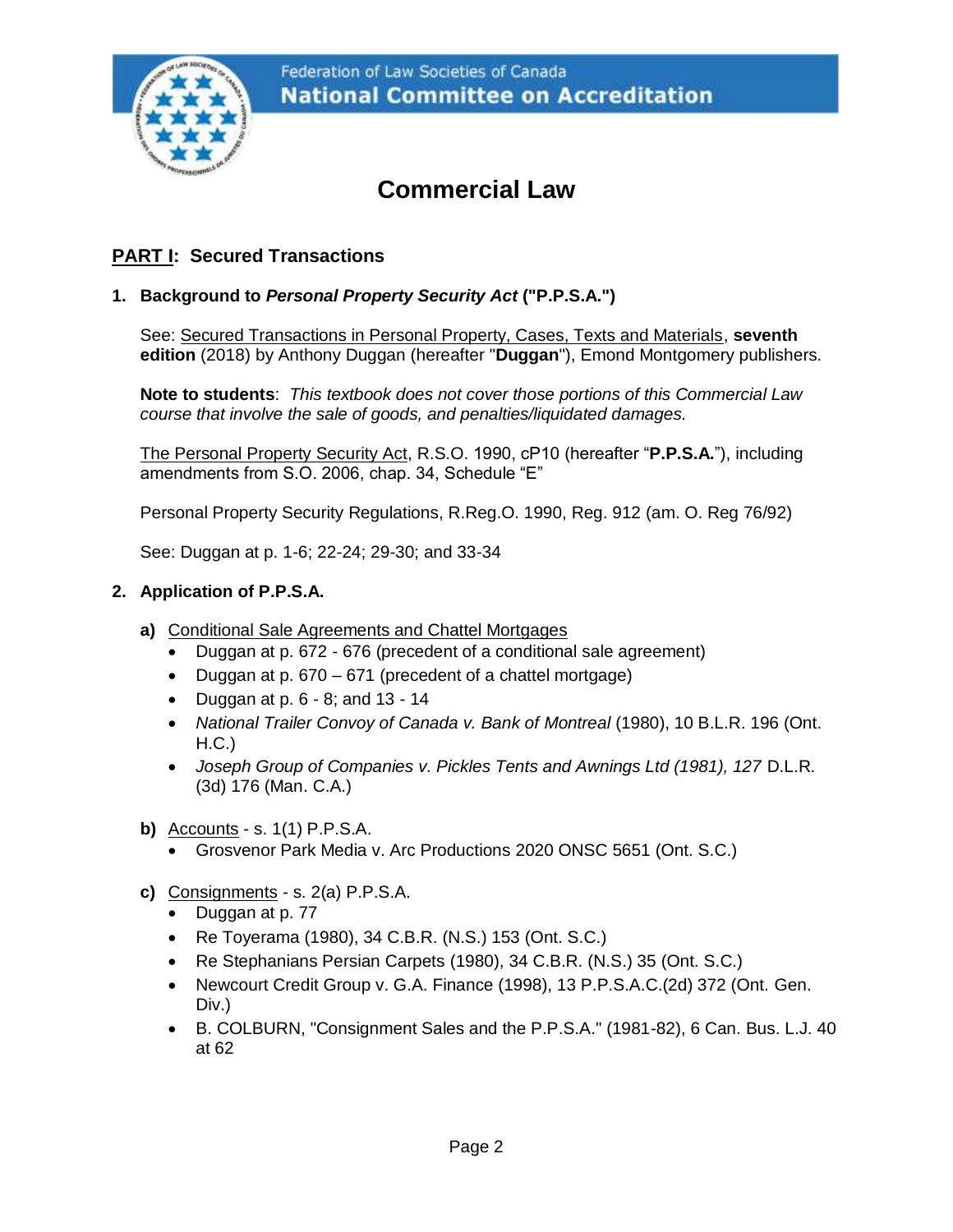

- **d)** Chattel Leases s. 1 new definition of "lease for a term of more than one year"; and s.2(c) P.P.S.A. as amended by S.O. 2006, chap. 34, Schedule "E"
	- Duggan at p. 8; and 75 77; 585
	- Re Doran (2006), 9 P.P.S.A.C.(3d) 99 (N.S.S.C.)
	- Re Speedrack (1980), 11 B.L.R. 220 (Ont. H.C.)
- **e)** Assignment of Accounts Receivable s. 2(b); 40(2) PPSA as amended by S.O. 2006, chap. 34, Schedule "E"
	- Duggan at p. 9-10; and 681 683 (precedent of an assignment)
	- Dimmitt and Owens Financial v. Big V Pharmacies (1999) 14 P.P.S.A.C.(2d) 47 (Ont. Gen. Div.)

#### **3. Attachment and Perfection of a Security Interest**

- **a)** Attachment
	- When does a security interest attach s. 11; 19 P.P.S.A.
	- Duggan at p. 99; and 126 128; 139 140
	- Credit Suisse Canada v. 1133 Yonge St. Holdings (1999), 14 P.P.S.A.C.(2d) 61 (Ont. C.A.) - Reprinted in Duggan at p. 164
- **b)** Registration of a Security Interest
	- i. By registration of a financing statement s. 23; 28(5); 45; 46(5); 51 P.P.S.A.
		- Duggan at p. 231 234
	- ii. Lapse s. 48(1), (2), (3), (5); 30(6); 69 P.P.S.A.
		- Heidelberg Graphic Equipment v. Arthur Anderson Inc. (1992), 4 P.P.S.A.C.(2d) 116 (Ont. Gen. Div.) reprinted in Duggan at p. 279
		- Bank of Nova Scotia v. Royal Bank (1999), 14 P.P.S.A.C. (2d) 10 (B.C.S.C.)
		- Asklepeion Restaurants v. 791259 Ontario Ltd. (1998), 13 P.P.S.A.C.(2d) 295 (Ont. C.A.)
		- Thomas v. Input Capital Corp. (2020), 12 P.P.S.A.C. (4th) 339 (Sask. C.A.)
		- Duggan at p. 201 203; and 322 324
	- iii. Errors in the Financing Statement s. 46(4), 46.1, 46.2, 46.3 P.P.S.A.; R.Reg.O. 1990, Reg. 912, s. 1, 2, 3, 9(2), 16, 18
		- Duggan at p. 242 245; and 261 262
		- Re Lambert (1994), 20 O.R. (3d) 108 (C.A.)- reprinted in Duggan p.251
		- Fairbanx Corp v. Royal Bank of Canada 2010 ONCA 385 reprinted in Duggan p. *246*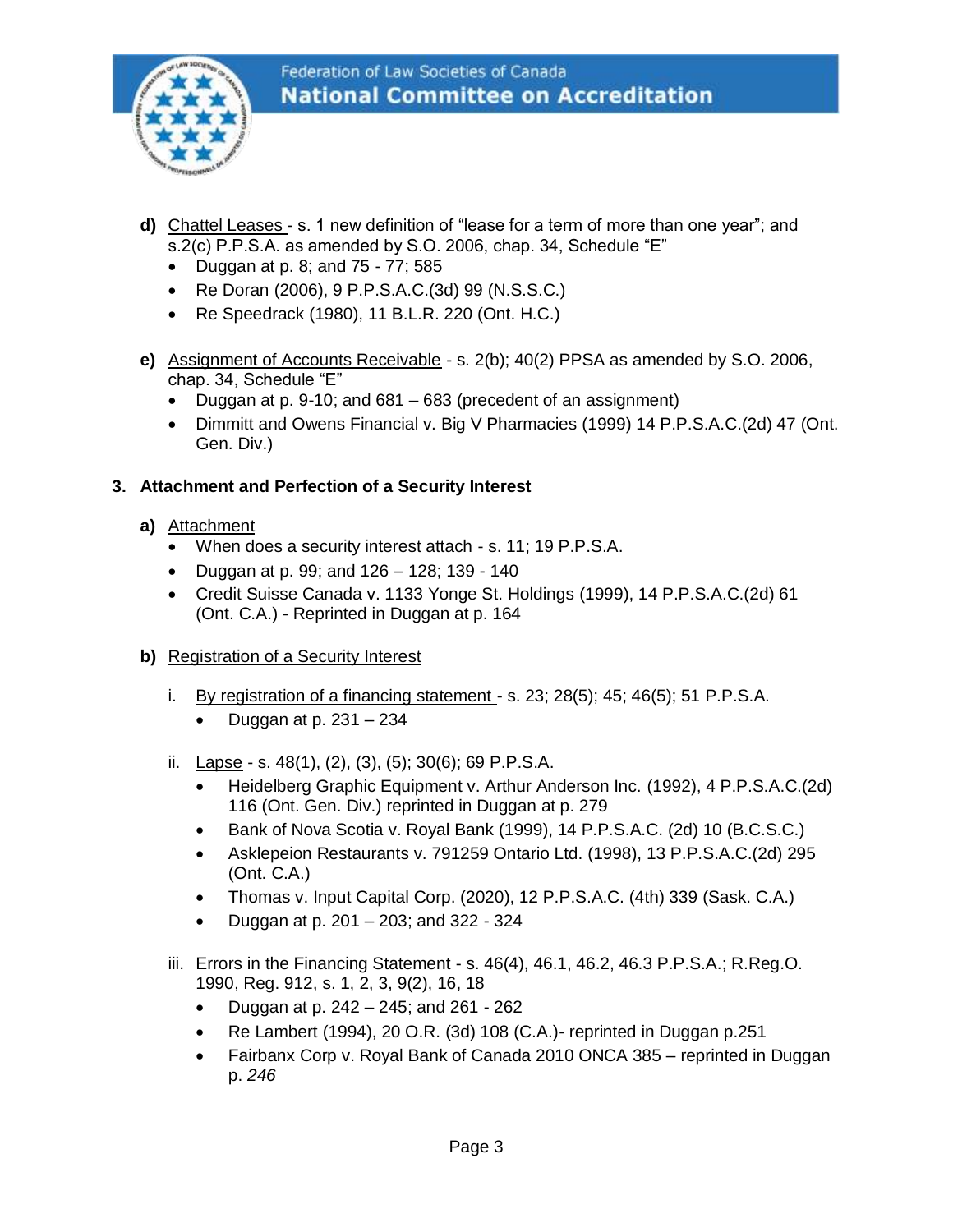

- iv. By Possession of Collateral s. 22 P.P.S.A.
	- Duggan at p. 183 185; and 193 194
	- Re Dzarzinskas (1982), 15 B.L.R. 317 (Ont. H.C.) reprinted in Duggan at p. 185
	- Re M.C. United Masonry (1983), 143 D.L.R. (3d) 470 (Ont. C.A.)
- **c)** Personal Guarantees s.17 P.P.S.A.
	- First City Capital v. Hall (1993), 11 O.R. (3d) 792 (C.A.)
	- Toronto Dominion Bank v. McCowan (1995), 9 P.P.S.A.C. (2d) 176 (Ont. C.A.)
	- Bank of Nova Scotia v. Antoine (1998), 13 P.P.S.A.C. (2d) 231 Ont. Gen. Div.)
- **d)** Property Acquired in the Future
	- i. After Acquired Property s.  $12(1)$ ;  $45(4)$  P.P.S.A.
		- Duggan at p. 11; and  $152 154$
		- Pickles Tents and Awnings (supra)
		- Re West Bay Sales and Hitachi (1978), 88 D.L.R. (3d) 743 (Ont. S.C.)
	- ii. Future Advances s. 1(1); 13; 30(3), (4); 38 P.P.S.A.
		- Duggan at p. 320 322

#### **4. Priorities**

- **a)** Major Priorities Section s. 30(1) P.P.S.A.
	- Duggan at p. 297 298; and 314
	- B.M.P. and Daughters Investment Corp. v. 941242 Ontario Ltd. (1992), 11 O.R. (3d) 81 (Ont. Gen. D)
	- Sperry v. CIBC (1984-85), 4 P.P.S.A.C. 314 (Ont. C.A.)- reprinted at Duggan p. 187
	- CIBC v. Otto Tim Enterprises (1995), 10 P.P.S.A.C.(2d) 228 (Ont. C.A.)
- **b)** Judgment Creditors s. 20(1)(a)(ii) P.P.S.A.
	- Re CMHC (1995), 22 O.R. (3d) 190 (Ont. Gen. D.)
- **c)** Effect of Non-perfection as Against Trustee in Bankruptcy s. 20(1)(b)
	- Duggan at  $p$  203; and 225 226
	- Re Giffen (1998), 13 P.P.S.A.C.(2d) 255 (S.C.C.) reprinted in Duggan at p. 204
- **d)** As Against a Transferee For Value s. 20(1)(c)
	- Duggan at p. 226; and  $228 229$
	- Royal Bank v. Dawson Motors (1981), 15 B.L.R. 83 (Ont. Co. Crt)
	- Robert Simpson Company v. Shadlock (1981), 31 O.R. (2d) 612 Ont. H.Ct.) reprinted in Duggan at p. 302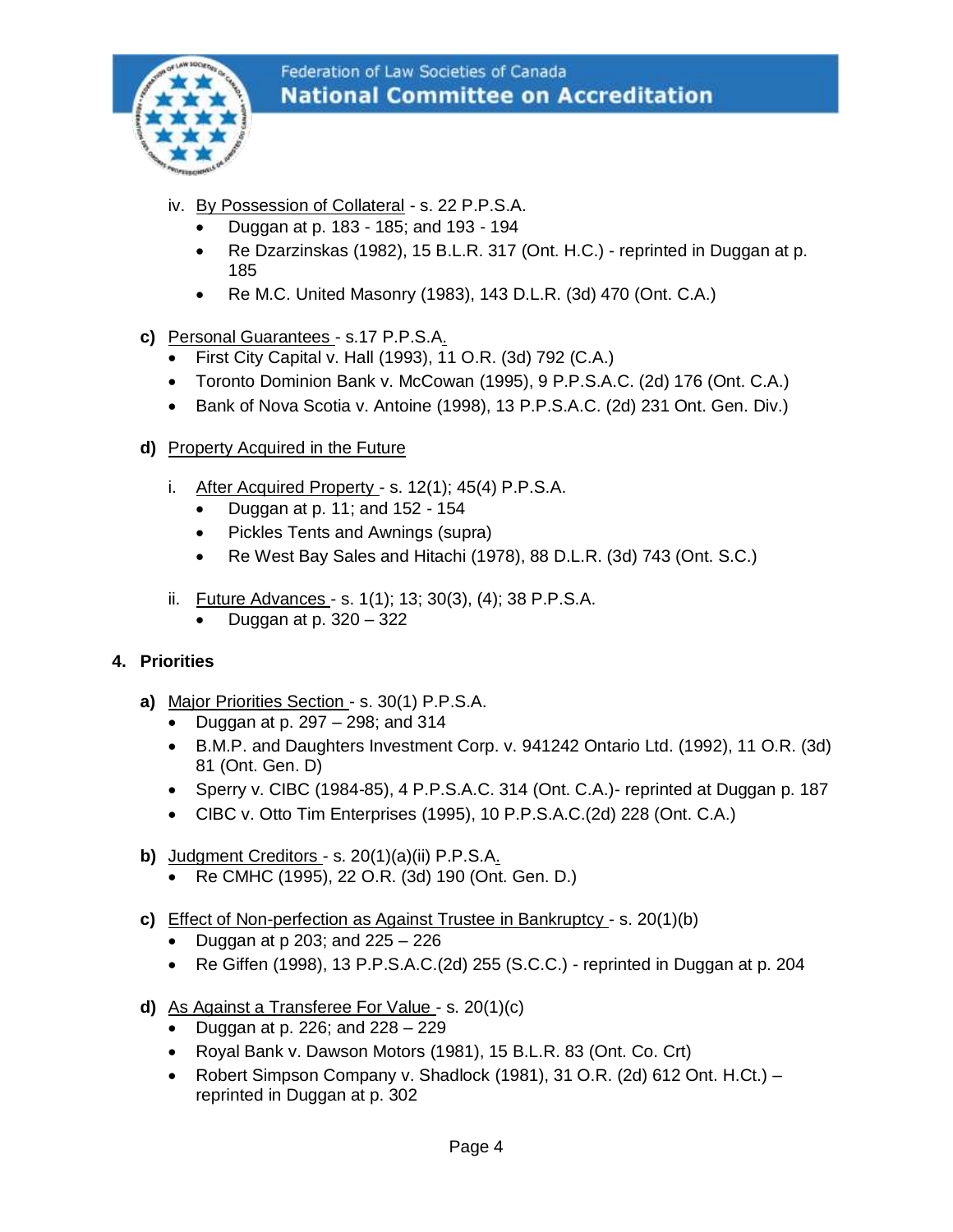

- **e)** Purchases in the Ordinary Course of Seller's Business s. 28(1) and 28(1.1) P.P.S.A. as amended
	- Duggan at p.  $450 452$ ; and  $459 460$
	- Fairlane Boats v. Leger (1980), 1 P.P.S.A.C. 218 (Ont. H.C.)
	- Ford Motor Credit v. Centre Motors (1982), 137 D.L.R. (3d) 634 (Ont. H.C.)
	- Camco Inc. v. Olsen Realty (1986), 50 Sask R. 161 (C.A.), reprinted in Duggan at p. 453
- **f)** Purchase Money Security Interest s. 1(1) new amended definition; 33(1),(2), (3) P.P.S.A.; note amendment to s. 33(1)(b) in S.O. 2006, chap. 34, Schedule "E"
	- Duggan at p.345; and 349 350; 360 361; 388 389
	- Unisource Canada v. Laurentian Bank (2000), 47 O.R. (3d) 616 (Ont. C.A.) reprinted in Duggan at p. 357
	- Re: 1151162 Ontario Ltd. (1998), 13 P.P.S.A.C. (2d) 16 (Ont. Gen. Div.)
	- First City Capital v. Arthur Anderson Inc. (1984-85), 4 P.P.S.A.C. 74 (Ont. H.C.)

#### **5. Security Interests Excluded from Scope of P.P.S.A.**

- **a)** Liens s. 4(1)(a) P.P.S.A.
	- Duggan at p. 79 -80
	- Commercial Credit Corp. v. Harry Shields (1981), 122 D.L.R. (3d) 736 (Ont. C.A.) reprinted in Ziegel at p.78
- **b)** Security Interests Under Federal Legislation
	- s. 427 Bank Act, S.C. 1991, c.46
	- Duggan at p. 615; and 630 632

#### **6. Default -- Rights and Remedies Under P.P.S.A.**

- **a)** Seizure s. 59(5); 63(5); 64(3); 65; 67(1),(2),(3),(4) P.P.S.A.
	- Duggan at p.  $541 542$ ; and  $551$
- **b)** Dispositions Must be Commercially Reasonable s.57.1; 59(1); 62; 63(1),(2); 64 P.P.S.A.
	- Duggan at p. 554 555; and 556 557
	- Canadian Imperial Bank of Commerce v. Haley (1979), 100 D.L.R. (3d) 470 (N.B.C.A.)
	- Donnelly v. International Harvester Credit Corp. (1983), 22 B.L.R. 66 (Ont. H.C.); aff'd 150 D.L.R. (3d) 184
	- Royal Bank v. HCB Thickson Ltd. 2019 ONSC 7084 (Ont. S.C.)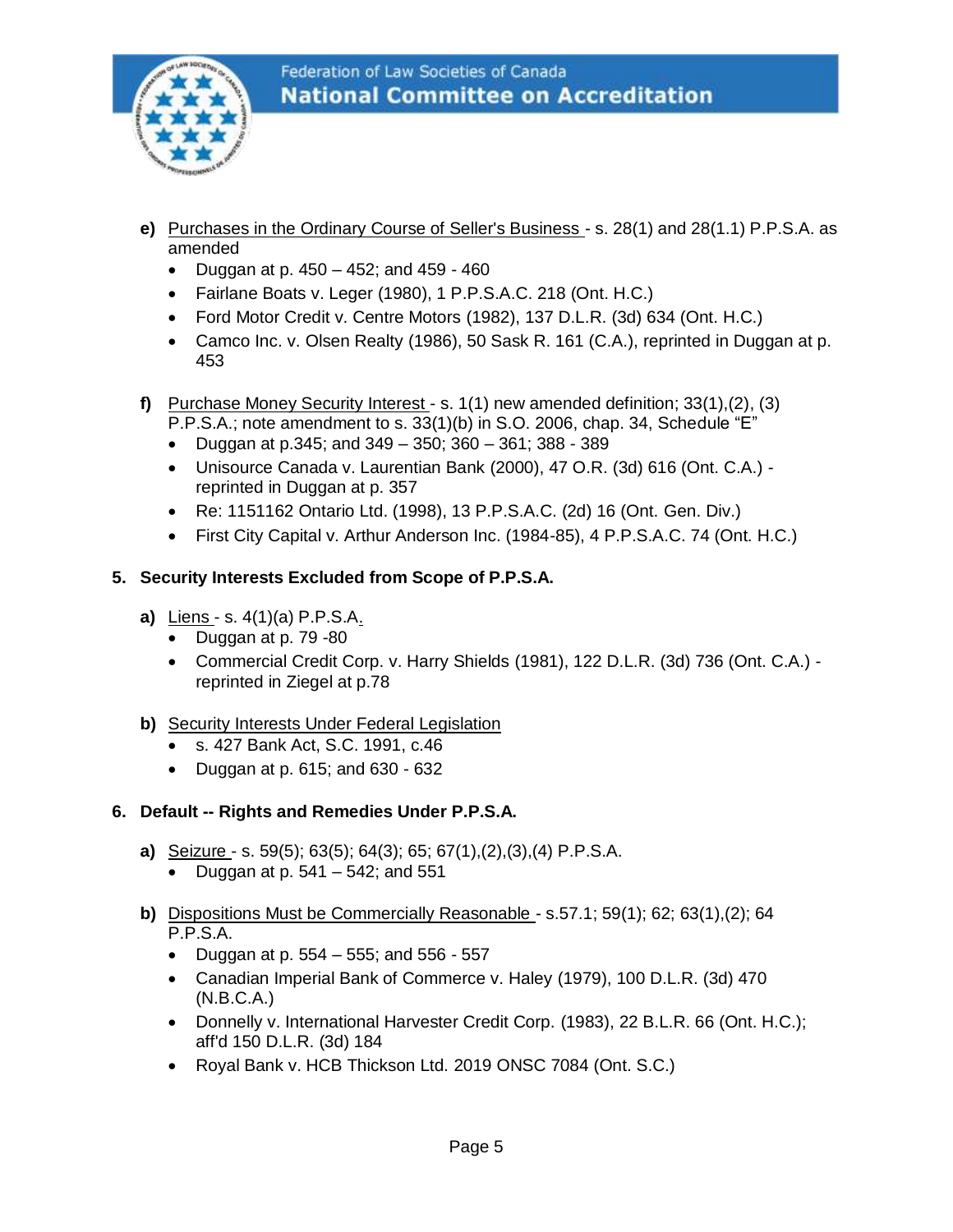

- **c)** Distinction Between Receivership and Bankruptcy
	- i. Receivership s. 60; 63(7)(g) P.P.S.A.
		- Duggan at p. 538; and 574; 578 580
		- Standard Trust Co. v. Turner Crossing Inc. (1992), 4 P.P.S.A.C. (2d) 238 (Sask. Q.B.) - reprinted in Duggan at p. 581
	- ii. Bankruptcy
		- Re Plante (1996), 11 P.P.S.A.C. (2d) 48 (Ont. C.A.)

#### **PART II: Penalties and Liquidated Damages**

- **1. Case Law**
	- G.H.L. Fridman, Law of Contract, (6th ed.). Carswell publishers, at p. 721-728. Note to students: it is not suggested that you should purchase this Textbook, since this Course only covers a few pages from this Textbook.
	- H.F. Clarke v. Thermidaire (1975), 54 D.L.R. (3d) 385 (S.C.C.)
	- Clydebank Engineering v. Don Ramos, [1905] A.C. 6 [H.L.]
	- Cellulose Acetate v. Widnes, [1933] A.C. 20 (H.L.)
	- Campbell Discount v. Bridge, [1962] A.C. 600 [H.L.]

#### **2. Economic Analysis of Law**

• Clarkson et al., "Liquidated Damages v. Penalties: Sense or Nonsense" [1978] Wisconsin L.R. 351<https://repository.law.wisc.edu/s/uwlaw/item/16202>

#### **PART III: Sale of Goods**

#### **1. Introduction to Sale of Goods Act**

- **a)** Sale of Goods Act, R.S.O. 1990, c. S-1, as amended (hereafter "SGA")
- **b)** Definitions
	- i. contract for goods, or contract for services
		- ter Neuzen v. Korn, [1995] 10 W.W.R. 1 (S.C.C.)
	- ii. Specific Goods S.G.A. s.1(1)
	- iii. Unascertained Goods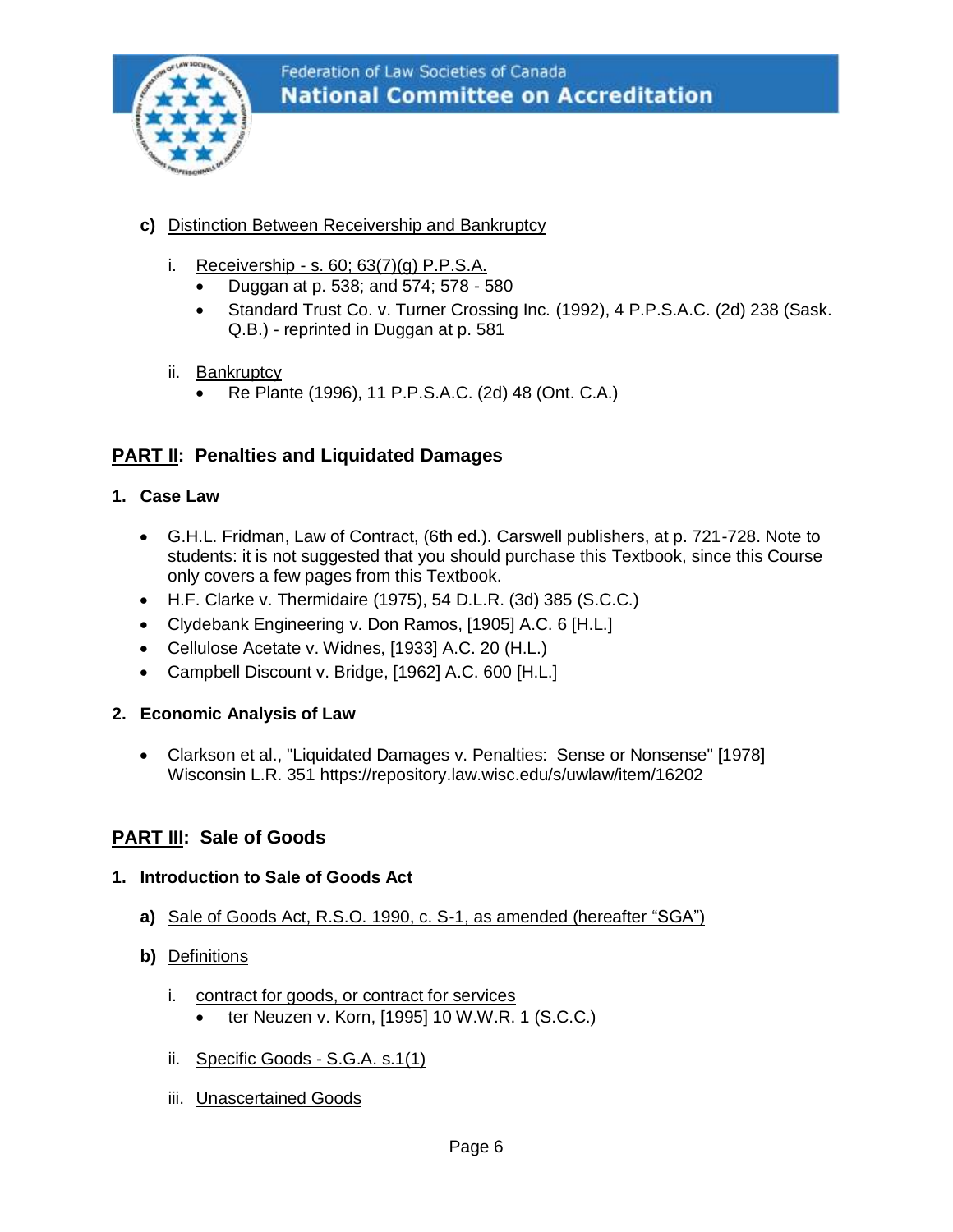

#### **2. Rules for Determining Passing of Property**

G.H.L. Fridman, Sale of Goods (**6 th ed**.). Carswell publishers, at p.61-85.

**Note to students:** *it is not suggested that you should purchase this Textbook, since this Course only covers very few pages from this Textbook.*

- **a)** S.G.A. s. 17 and 18; s. 19 Rule 1
- **b)** S.G.A. s. 19 Rule 2 • Jerome v. Clements Motor Sales (1959), 15 D.L.R. (2d) 686
- **c)** S.G.A. s. 19 Rules 3 and 4
- **d)** S.G.A. s. 19 Rule 5 (i)
	- Wardar's Import and Export v. Norwood, [1968] 2 A.E.R. 602
	- Caradoc Nurseries v. Marsh (1959), 19 D.L.R. (2d) 491
	- Pullman Trailmobile v. Hamilton Transport (1979), 96 D.L.R. (3d) 322
	- Pignataro v. Gilroy, [1919] 1 K.B. 459
	- Hayes Brothers v. Can. Perm. Trust (1976), 15 N.B.R. (2d) 166 (C.A.)